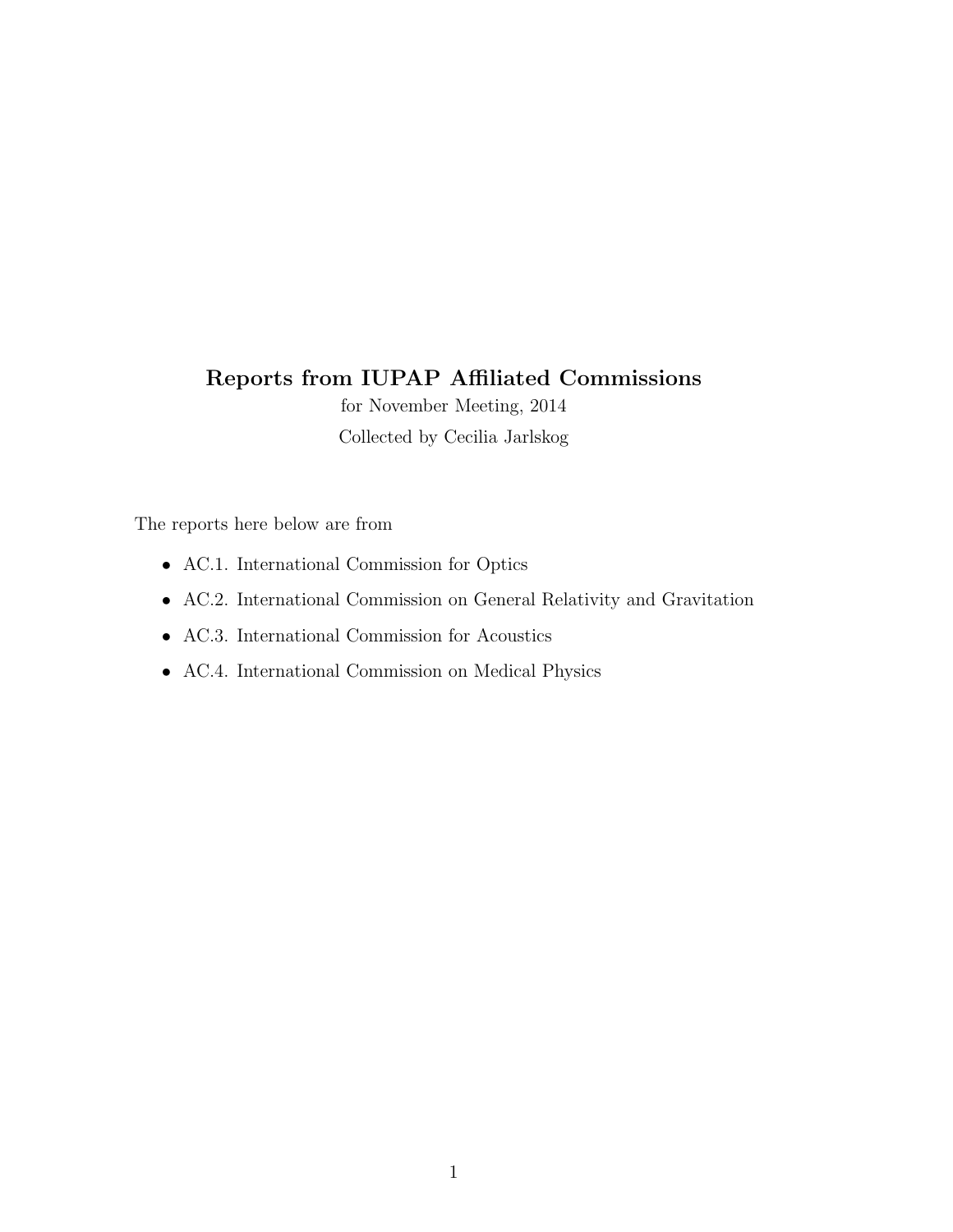# AC.1.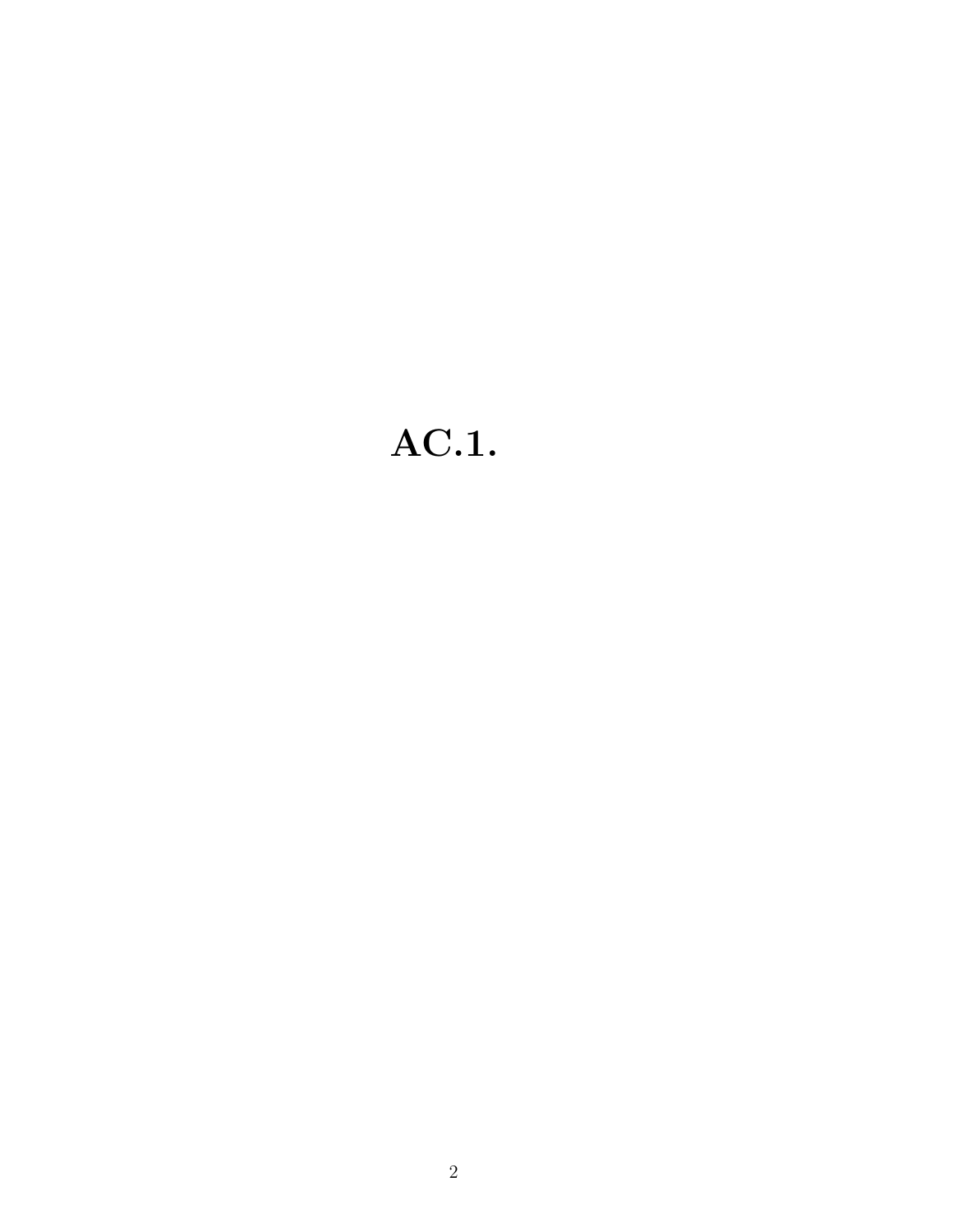# **TRIENNIAL REPORT OF THE ICO TO IUPAP**

### **Duncan T. Moore, ICO President 2011-2014**

#### **Evolving With an Evolving World**



Like any organization that thrives across more than a few decades, the ICO has grown and evolved to match the changes in the world in which it operates. It was founded as an affiliated commission of the International Union of Pure and Applied Physics in 1947, and since its inception, the ICO has grown to become a truly global society, including members from 52 territories around the world. Despite this success, we must constantly strive to expand the ICO to other members to offer them support for their optics endeavors, and to benefit in turn from the advances that will be made increasingly possible with cross-boundary collaborations. Last year at the ICO's Strategic Planning Committee Meeting in Tokyo, key proposals were set forth to help strengthen the international reach and nature of the organization.

Global economies continue to recover from some of the most challenging economic times that the world has faced since the ICO was founded. Aiding economies and creating jobs are among the greatest needs across the globe and must be a primary focus for the ICO now and in the years ahead. To that end, a number of ICO members, myself included, worked with the National Research Council last year to help lay out its review of the future of optics and critically, its economic impact, which can help the ICO to educate policy makers about the advantages of supporting optics and photonics research.

#### **The Global Reach of the ICO**

ICO TO IUPAP Former ICO President Anna Consortini once called the ICO "The United Nations of Optics." The ICO has been devoted to bringing together optics researchers from around the globe since the first day it was founded, but as always, more can be done. One of the attributes that sets the ICO apart from other major optical organizations is that the ICO's annual meetings are held throughout the world instead of only within the borders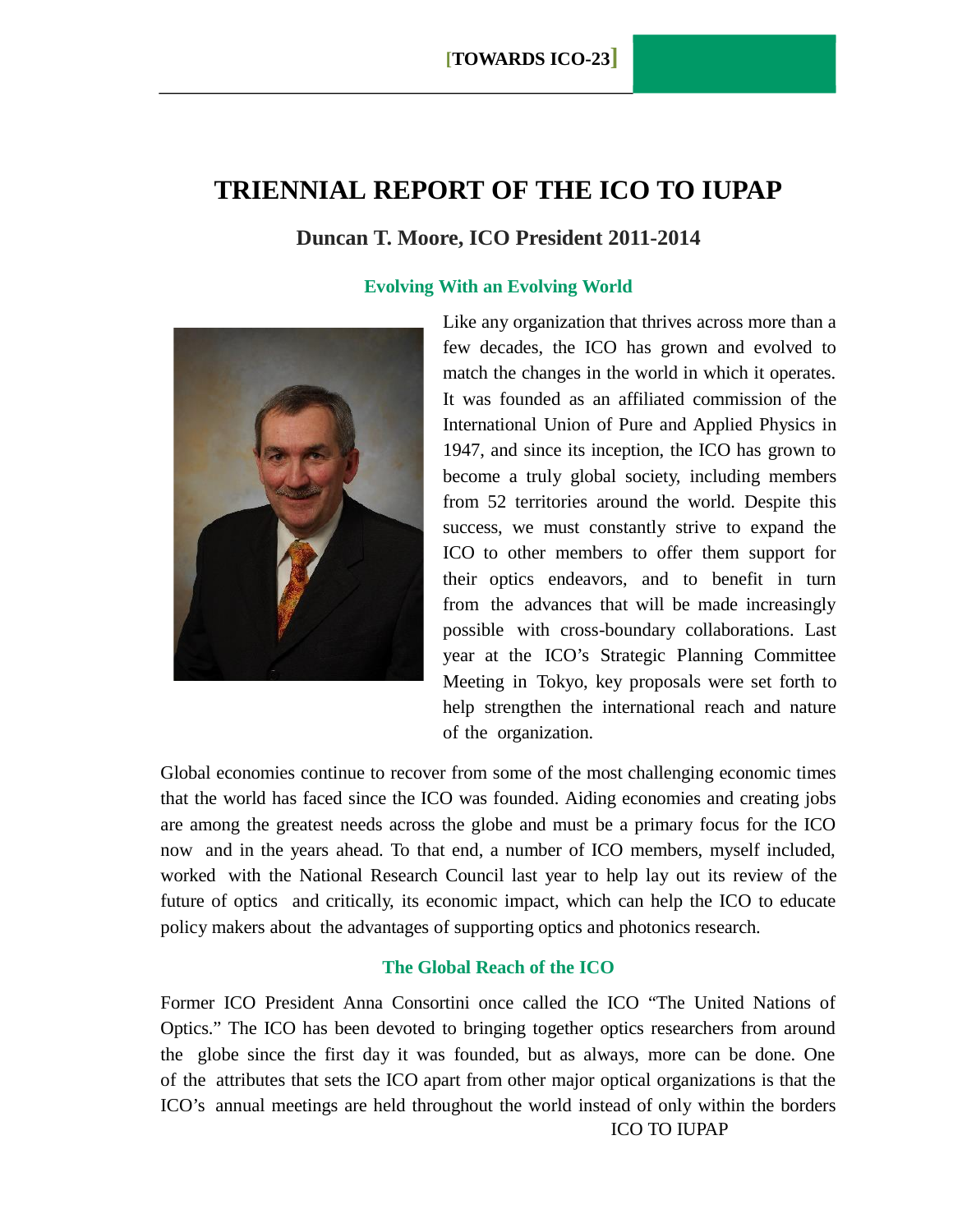### **[TOWARDS ICO-23]**

of the United States. At the 2013 Tokyo meeting, a great deal of discussion was given to ensuring our annual meeting would be held in a developing nation every third general assembly. This is something no other optics organization does, and is an endeavor the ICO must necessarily take upon itself, both for the good of the organization and the good of optics research as a whole.

Hosting in developing countries provides a unique opportunity for all members of the ICO. The prestige of hosting an international conference of this sort can bring a great deal of attention to optics in these countries, and helps raise the level of support for the researchers there. Many scientists conducting exceptional work in countries such as Cuba or Iran find it extremely difficult to meet scientists from the field from the U.S. and other developed countries for political reasons. Often, financial resources are limited, and travel isn't an option. By bringing the ICO into those countries, we foster the ability to talk directly with fellow researchers when we might not otherwise be able to. That exchange of knowledge will pay great dividends in the years to come.

The discussion of international reach included the way in which the ICO assesses dues, and while that may appear to be a minor consideration, it can have a profound effect on the success of optics and photonics programs in countries that are limited in the resources they can dedicate to optics research.

The first dues system was developed after the Second World War and was based strictly on population. It was updated several years later to the current system, which was designed to ensure that a country such as the U.S. does not dominate the commission, but that system has not kept pace with changes in demographics or research abilities.

A number of new algorithms for fee assessment are now under consideration. The exact formula is still being discussed, but they all take into account a combination of the gross national product of a country and the H-Factor of the country. GNP is used as an indicator of how productive a country is, and the H-Factor—a metric of frequency of citations gives an indicator of the quality of the research being performed. With these two key indicators, representing quantity and quality, we believe we can create a method of determining fees in a way that is much more equitable across countries.

#### **Photonics in the New ICO Objective**

If inclusiveness was the theme of the Tokyo meeting, it certainly didn't stop at the issues surrounding political borders. Much discussion centered on the term "photonics" and whether photonics is a distinct discipline apart from optics, or whether optics is a wide umbrella that includes photonics. Clearly, this is an important question as it drives directly to the name of our organization. At length, the decision was made to keep the ICO's name intact but to rewrite the commission's objective statement to expressly include photonics.

#### ICO TO IUPAP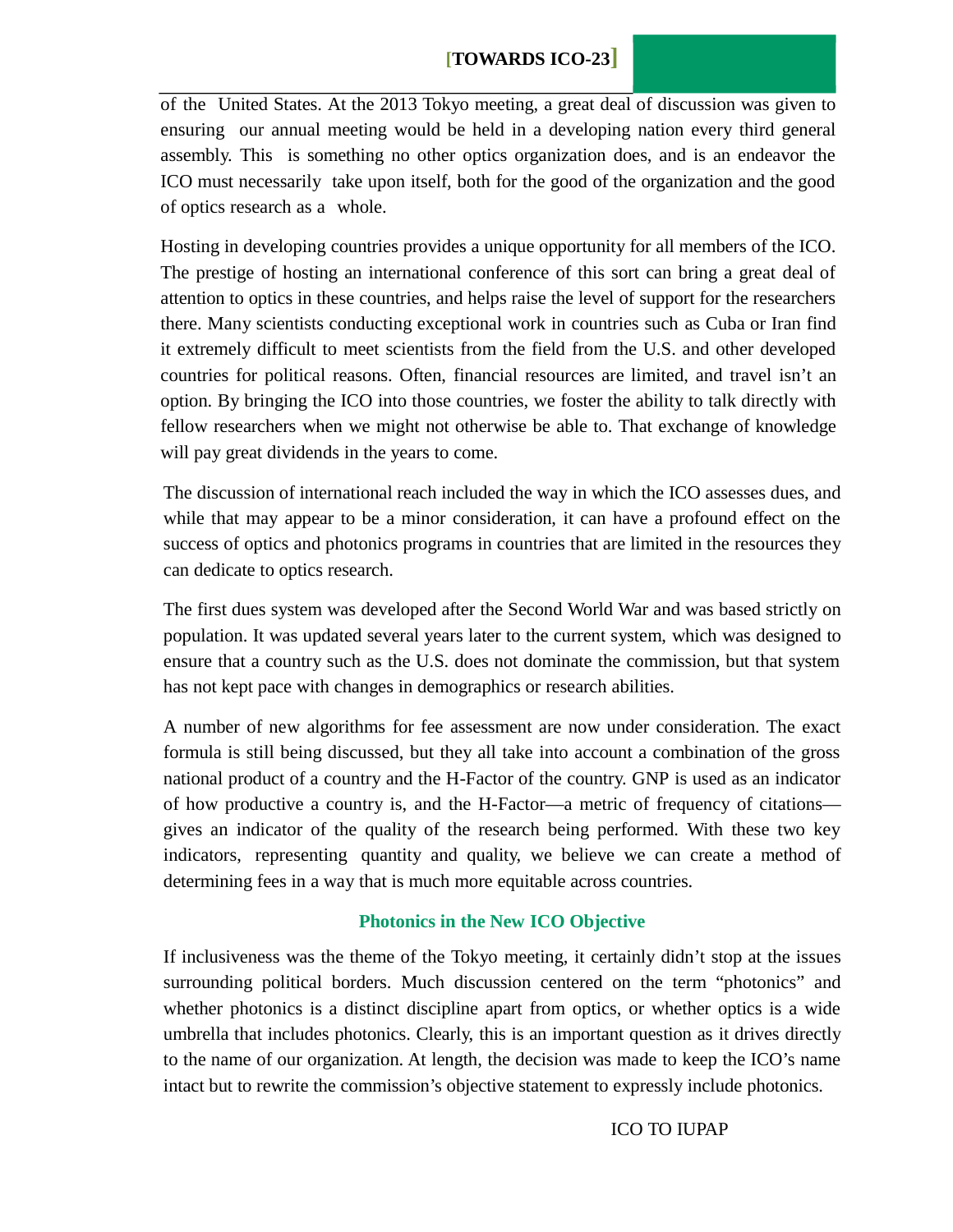# **[TOWARDS ICO-23]**

The first sentence of the new ICO Objective is: "The objective of the International Commission for Optics (ICO) is to contribute, on an international basis, to the progress of the science of Optics and Photonics and its applications." The entire objective statement likewise reflects the addition of photonics wherever applicable.

### **The Economics of Optics**

Though most members of the American public stare at phone and computer displays hundreds of times a day, or use lighting and data storage, or benefit from medical science, far too few have a true awareness of the fundamental role optics and photonics plays in these technologies. The economic benefit of optics and photonics research to governments around the world needs to be underscored. An initiative to heighten general appreciation for our research by American and European countries can motivate other countries to launch their own campaigns to strengthen and support optics research and education.

In the 2013 edition of the National Research Council's report, *Optics and Photonics, Essential Technologies for Our Nation*, the impact of the optics and photonics industry on the U.S. economy was considered in depth for the first time. For this report, economists were enlisted to properly catalog the effect our discipline has on national industry.

One of the key findings in the NRC's report is the need for industry participation in furthering optics and photonics research. For both intellectual and financial reasons, industry cooperation is key to accelerating exploration with real-world implications, but given how broadly optics spans disciplines, smaller companies are more likely to be the participants than the larger firms of the past, such as the famed Bell Labs or Eastman Kodak. This dispersion of talent and resources makes meaningful collaborations more difficult.

Lastly, such consortia may not necessarily align well with the long-term research goals of basic-research-focused entities if industry plays the predominant role in setting the agenda. Given the clear benefits of working closely with industry, a way of mitigating the issues surrounding research consortia needs to be addressed. Economic opportunities will be hard to come by if R&D investment for long-term optics and photonics research is not coordinated at a national level, mitigating the risks to industry of far-horizon research aims and bringing together the wide array of photonics applications under a single, addressable umbrella.

To that end, the NRC report states: "Accordingly, the committee's judgment is that the time is overdue for a federal initiative in photonics that seeks to engage industry, academic, and government researchers and policy makers in the design and oversight of R&D and related programs that include federal as well as industry funding."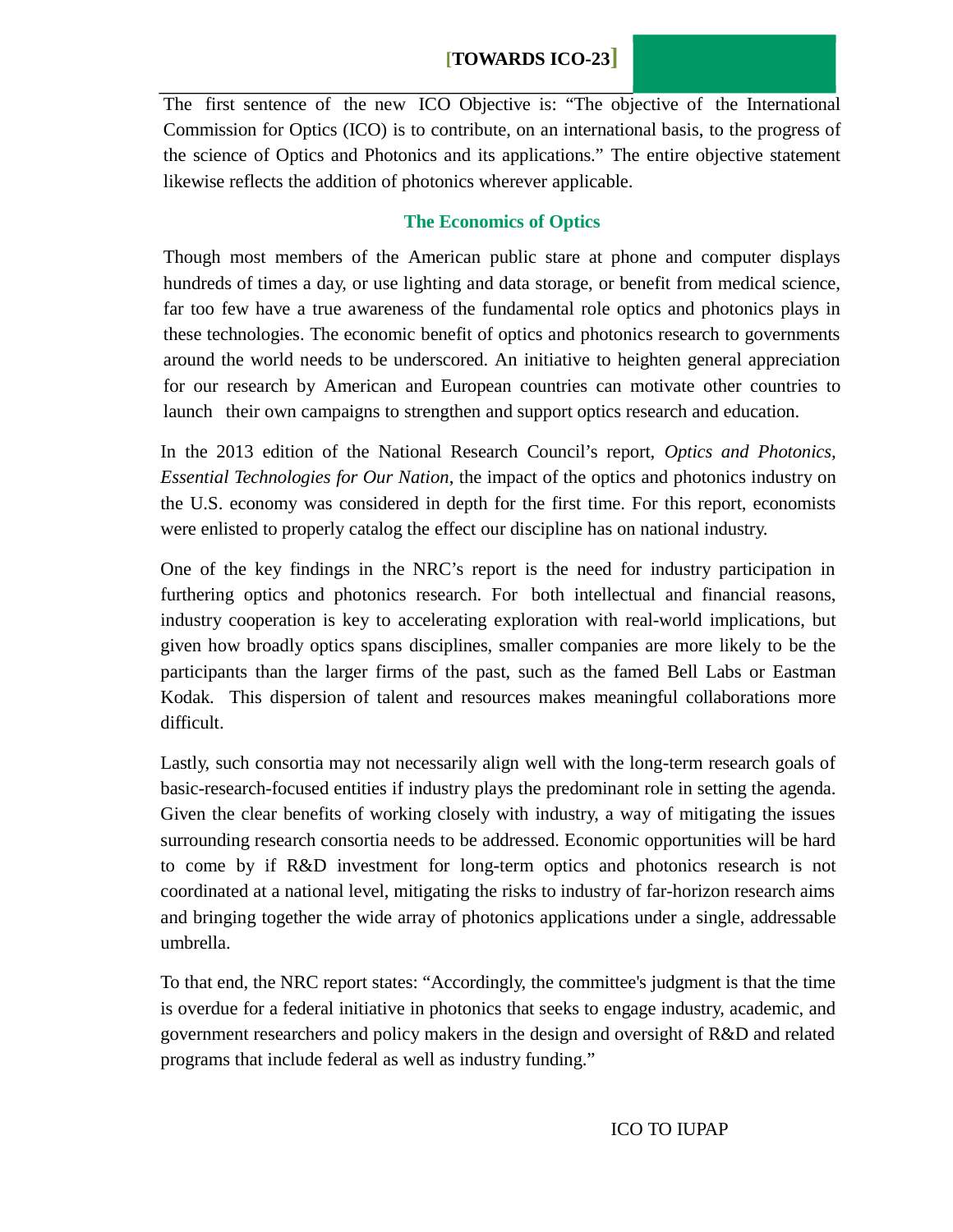#### **Toward a National Photonics Initiative**

Despite the ubiquitous and critical nature of optics and photonic applications in every aspect of modern life, data on the industry's output, employment, and R&D investment are not reported by U.S. government statistical agencies. The diversity of optics applications, while a demonstrated strength for the field, complicates accurate reporting and analysis of the field's economic impact. Even the government's own research investment dollars are not collectively measured, making it difficult to state the case that such investment has a measurable economic benefit to the nation.

Likewise, private organizations that monitor venture capital investment are limited in their scope of what constitutes photonics-based or photonics–enabled research because, like the U.S. government agencies, they have no umbrella definitions under which to categorize the myriad applications that optics impacts. As direct government investment gives way to industry-collaboration incentives, monitoring the private sector investment in photonics becomes increasingly crucial.

To overcome these issues, the NRC committee recommends that the federal government develop a *National Photonics Initiative* to collect all the academic, industrial, and government research data in one place, as well as enlist the researchers and policy makers to work together to lay out a properly integrated method of managing R&D spending on optics and photonics across all industries and government agencies. We on the committed believe, as do so many of us in the ICO, that our field is growing at an extremely rapid rate, with advances and applications that tend to be indicative of a nascent discipline, rather than a well-established one. That swift pace of progress comes in large part from the breadth of applications of which optics and photonics has been a key component over the last decade, but that same breadth of applications has impeded government and industry gaining an overarching grasp of the field. Without proper quantification of the impact of optics and photonics, it's difficult to chart a strategy to nurture the field on the large scale.

One key recommendation to improve the analysis of data in the optics and photonics sector is to develop a set of North American Industry Classification System (NAICS) codes that cover all aspects of the field. The NAICS is the standard used by federal agencies in classifying business establishments for the purpose of collecting, analyzing, and publishing statistical data related to the U.S. business economy. Such a system would include the reporting of federal photonics-related R&D investment for all federal agencies and programs.

A national photonics initiative would not only aid all parties in measuring and monitoring

ICO TO IUPAP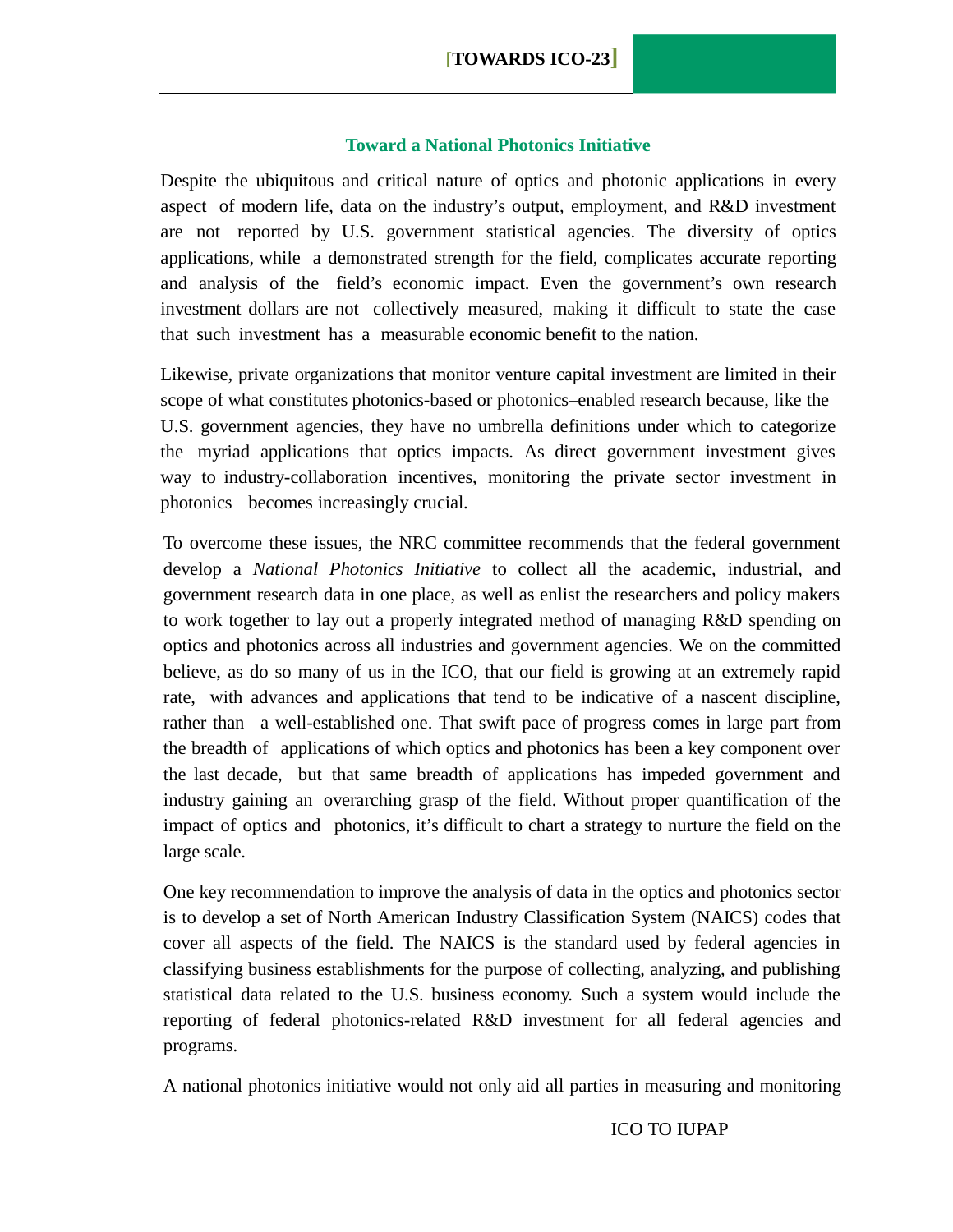# **[TOWARDS ICO-23]**

optics and photonics activity and impact, but it would also offer the federal government a tool to justify programs that provide matching funds for industry-led research consortia. By identifying critical technical priorities for long-term R&D funding, proper coordination across industries, academia, and government laboratories will allow for greater progress in the field. The committee even suggested an area that would likely win early interest and approval; large-scale data communications and storage. Using the National Nanotechnology Initiative as a template, we believe a National Photonics Initiative will have a dramatic effect on the state of U.S. optics and photonics R&D funding, which may then serve as a template for our members around the globe.

#### **The International Year of Light**

One last point I'd like to touch on in this report is a look toward the future; 2015 to be exact. I had the distinct privilege of presenting the proposal for the International Year of Light and Light-Based Technologies to the IUPAP General Assembly, which along with several international organizations, including the EPS, ICTP, and the LAM Network, supported the idea to the United Nations General Assembly. The assembly has officially proclaimed 2015 to be the International Year of Light, recognizing "the importance of light and light-based technologies in the lives of the citizens of the world and for the future of development of the global society on many levels." With the importance clearly demonstrated by the NRC report on how public awareness of optics and photonics is an important driver in the global economy as well as everyday life, it is tremendously exciting to have this opportunity right before us to reach the wider public and policymakers and demonstrate how our discipline plays—and will play—a vital role in the standards of living around the world.

The international optics community will realize that for them, and ICO, this is also the greatest opportunity in our lifetime to gain strong visibility and respect for optics as a separate discipline within the scientific community.

And for the general public, a year where the people are made aware of light's integral function in energy, climate change, communications, agriculture, architecture, archeology, entertainment, art, and culture will have a dramatic and far-reaching effect on how funding and research in our beloved field of optics and photonics is carried out in the decades to come.

It's truly an exciting time to be part of the ICO.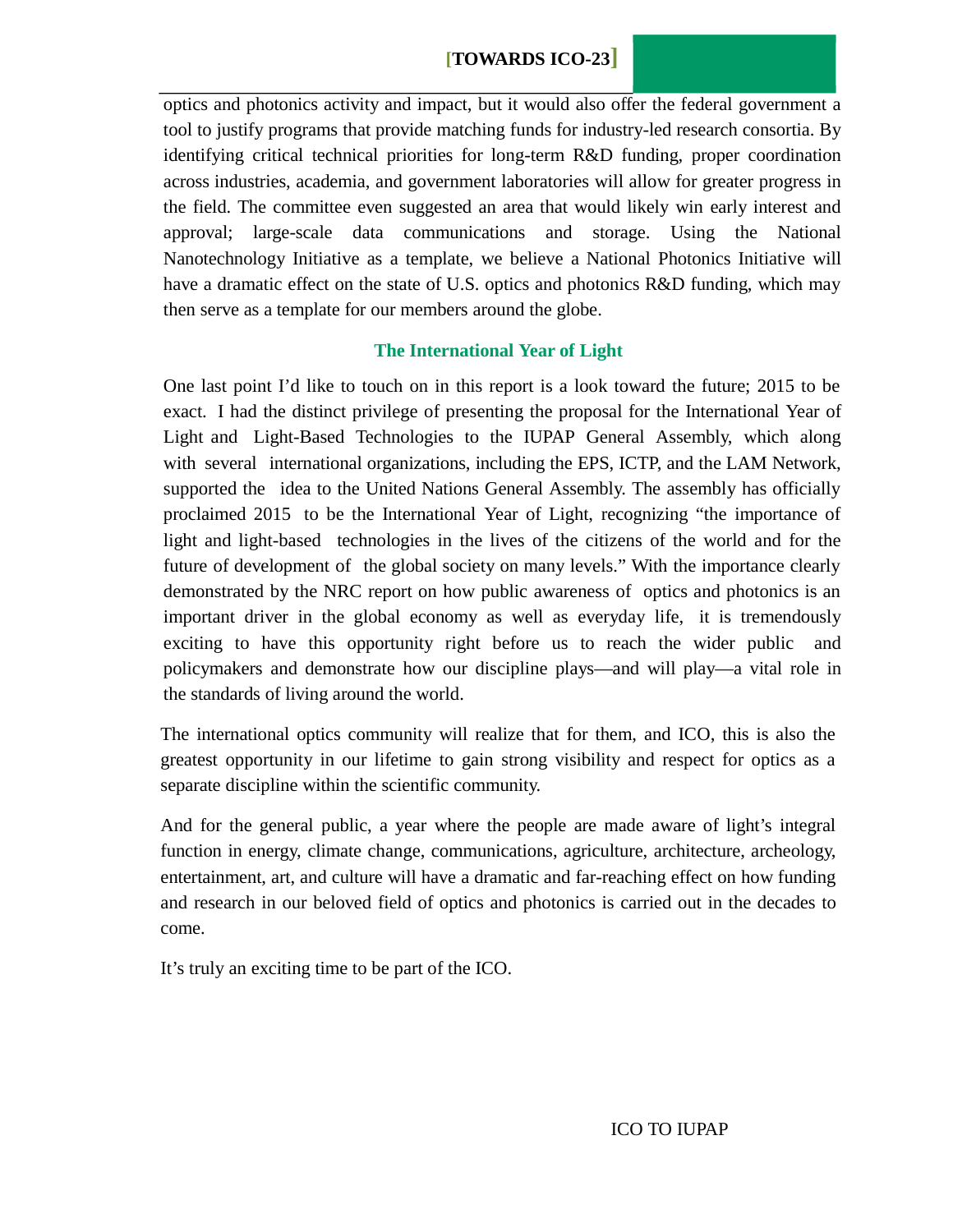# AC.2.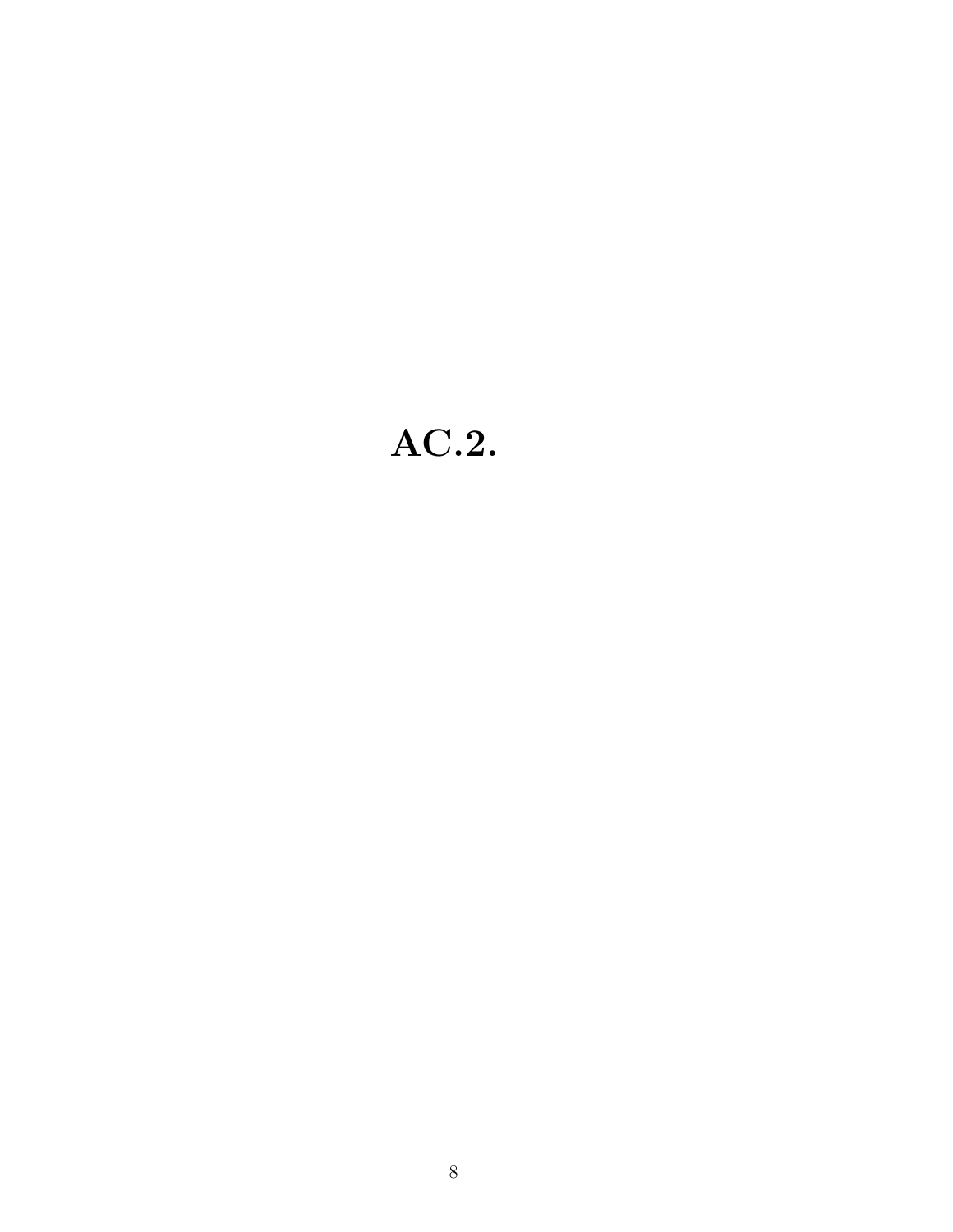# Report of Affiliated Commission AC.2 for 2013-14

Affiliated Commission AC.2 is the International Society on General Relativity and Gravitation (ISGRG).

Meetings: ISGRG meets triennially with our next meeting, GR21, scheduled for July 2016 at Columbia University in New York City. Preparations are already underway with the selection of the Scientific Organizing Committee chaired by Prof. Eric Poisson of Guelph University (Canada).

Young Scientist Prize: In 2014, we awarded the 2nd IUPAP General Relativity and Gravitation Young Scientist Prize to Dr. Jorge E. Santos of Stanford University and the University of Cambridge. The citation reads "For finding the first example of a classical gravitational instability of an asymptotically flat vacuum higher-dimensional black hole solution; for using numerical methods to construct novel anti-de Sitter black hole solutions and using these to explore the connections between gravitational systems and inhomogeneous strongly coupled condensed matter systems." While Dr. Santos has already received his medal and check, the official presentation will be made at GR21 with travel funds for the 2014, 2015, and 2016 winners provided through the generosity of Prof. A. Ashtekar.

Centennial of General Relativity: On November 25, 1915, in Berlin, Albert Einstein presented for the first time the complete field equations for his theory of general relativity. ISGRG as well as gravitational physicists around the world are marking the centennial of this event in many ways. ISGRG has endorsed a conference to be held from 30 Nov to 5 Dec 2015 in Berlin (near the site of the original presentation). This will be our official celebration of the centennial. It is being organized jointly by the Max Planck Institutes for Gravitational Physics (Albert Einstein Institute) and the History of Science. The first part of the meeting will consist of reviews of current research frontiers in physics and astronomy that are impacted by general relativity. The second part will consist of a historical examination of the development of the theory and its integration into mainstream physics. See http://www.aei.mpg.de/1569589 for additional information. We plan to maintain a list of other centennial activities by national general relativity organizations on our website, including regional meetings and public lectures,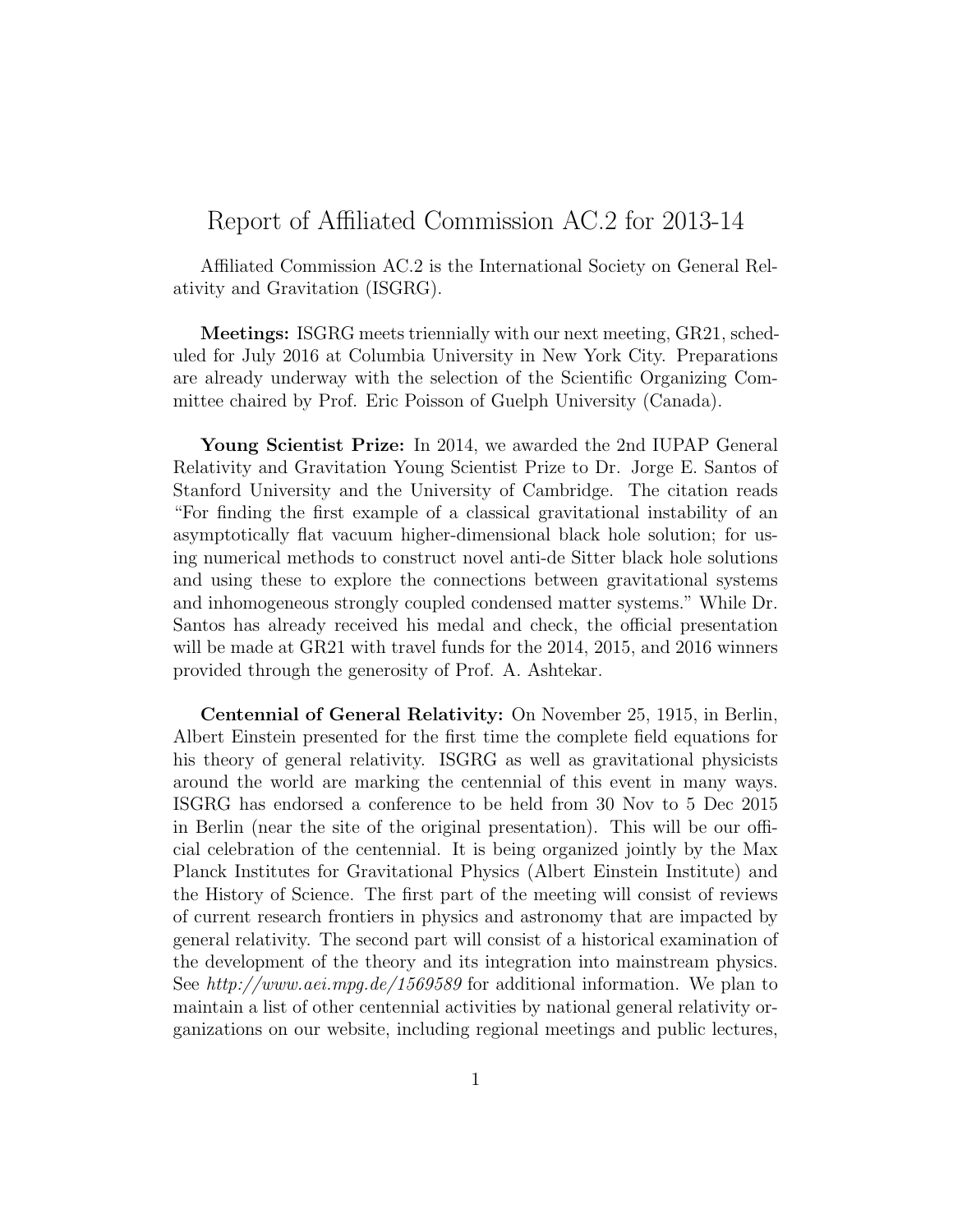as we hear about them.

Also in honor of the General Relativity centennial, ISGRG commissioned a volume of review articles by distinguished authors, edited by A. Ashtekar, B. Berger, J. Isenberg, and M. MacCallum, entitled "General Relativity and Gravitation: a Centennial Perspective." The volume will be published by Cambridge University Press, is now in press, and should appear in June 2015. Any royalties will accrue to ISGRG to support its programs.

Finally, ISGRG has launched a Centennial Membership Drive to increase participation in our Society.

Gary Horowitz ISGRG President (2013-2016)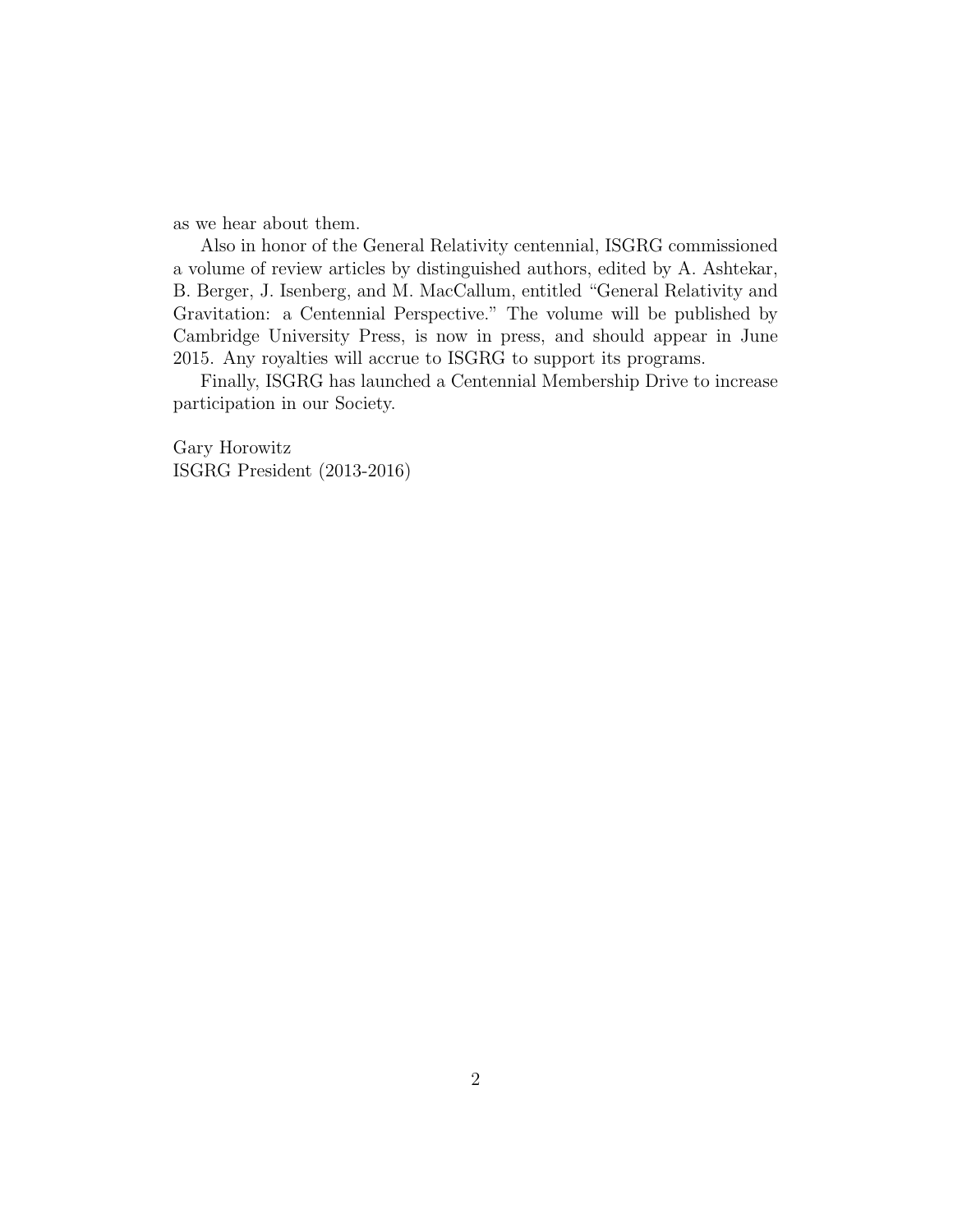# AC.3.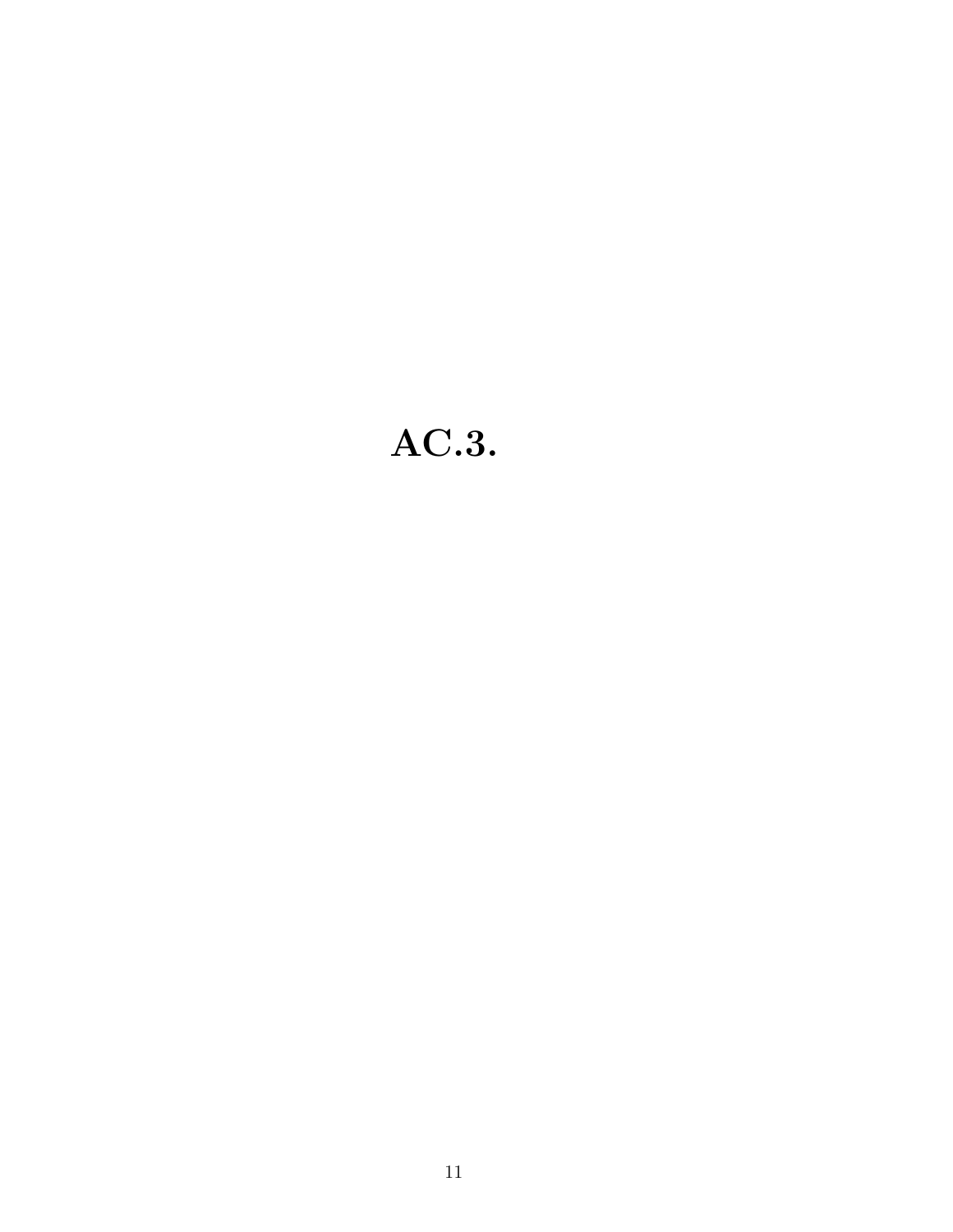## **Report from AC3 International Commission for Acoustics (ICA) to IUPAP C&CC Meeting in Singapore**

**1. ICA Governance**The ICA comprises the acoustical societies from 47 member countries plus 8 international affiliate organizations which themselves have individual members distributed across the world and also organize international conferences every one or two years.

The revised governance arrangements agreed to at the 2013 General Assembly have encouraged greater involvement in the ICA activities. The first full meeting of the new board will be held in September at the time of an acoustics conference in Europe. The new board comprises representatives from the following countries: Australia, China, Germany, Canada and Spain in the executive, and Brazil, Denmark, France, Italy, Japan, Korea, Poland, Slovakia, UK and USA. Among the board are 3 females with one being the President.

**2. Symposium Support** Annually, the ICA provides support for specialist symposia which provide opportunities for those working in particular areas of acoustics to meet. The guidelines for selection require some international involvement and there is priority for developing countries. The meetings supported for 2014 include:

- 6th Congress of the Alps Adria Acoustics Association Graz, Austria
- XXV Encontrol da Sociedade Brasileira de Acustica (SOBRAC) Campinas, Brazil
- Intl. Symposium on Musical Acoustics 2014 Le Mans, France
- 11th Intl. Congress on Noise as a Public Health Problem (ICBEN 2014) Nara, Japan
- 2nd Intl. Conference of the Acoustical Society of Nigeria (ASON 2014) Nsukka, Nigeria
- XXXI Symposium on Hydroacoustics Swinoujscie, Poland
- European Symposium on Smart Cities and Environmental Acoustics Murcia, Spain

In addition the ICA now provides the consolidation of the symposium support for the Acoustical Society of America and the following meeting was supported under that arrangement

• 12th School on Acousto-Optics and Applications Druskininkai, Lithuania

**3. ICA Congress** The major activity for the ICA is the congress held every 3 years. The last was held in Montreal, Canada in mid 2013 with 2300 registrants, over 1600 technical papers, and 49 Exposition booths, ICA 2013 was one of the biggest meetings in acoustics ever. We do not expect such a large attendance at the next ICA which will be held in Argentina in 2016.

**4. International Year of Sound** The ICA is continuing with the plans for the International Year of Sound in 2019. A steering committee and a working committee have been established and the time line is being formalized with advice from our colleagues who gained success in the bid for the International Year of Light. As well as support from the IUPAP we will also seek the support of the commissions within IUPAP that have some involvement of acoustics in their area. The poster below has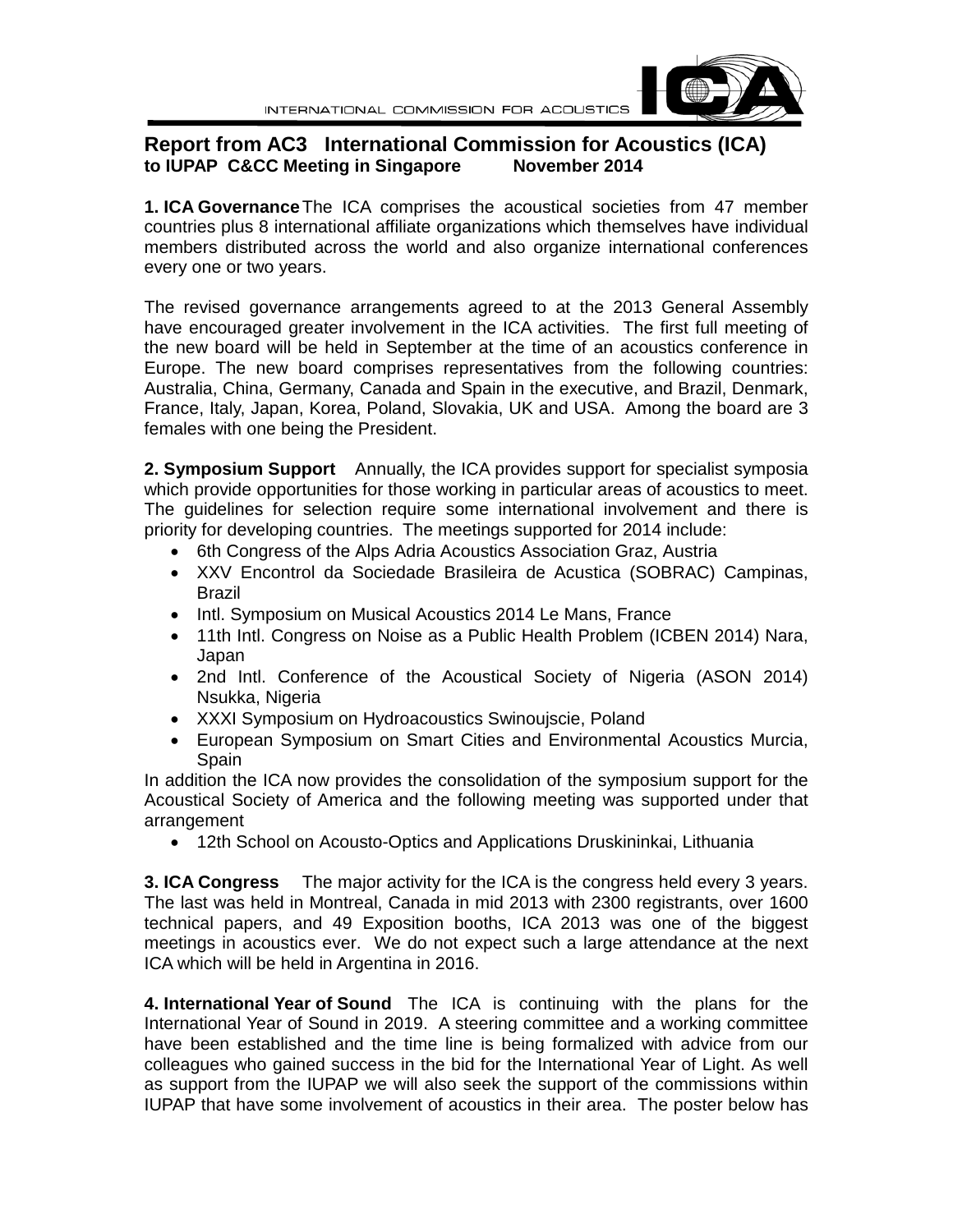been used to promote the ICA and most recently was presented during the Expresso session at the ICSU General Assembly in New Zealand.

**5. Early Career Awards and Young Scientist Grants** The ICA allocates the majority of its annual budget to encourage acoustics activities. The selection process for the prestigious "ICA Early Career Award" will commence in 2015 for the presentation at the time of the 2016 congress. We expect to be able to award up to 30 "Young Scientist Conference Attendance Grants" for attendance at this congress and the selection will commence in late 2015 after the abstracts have been submitted.

Marion Burgess ICA President 2013-2016



ICA promotes international development and collaboration in all fields of acoustics including research, development, education, and standardization

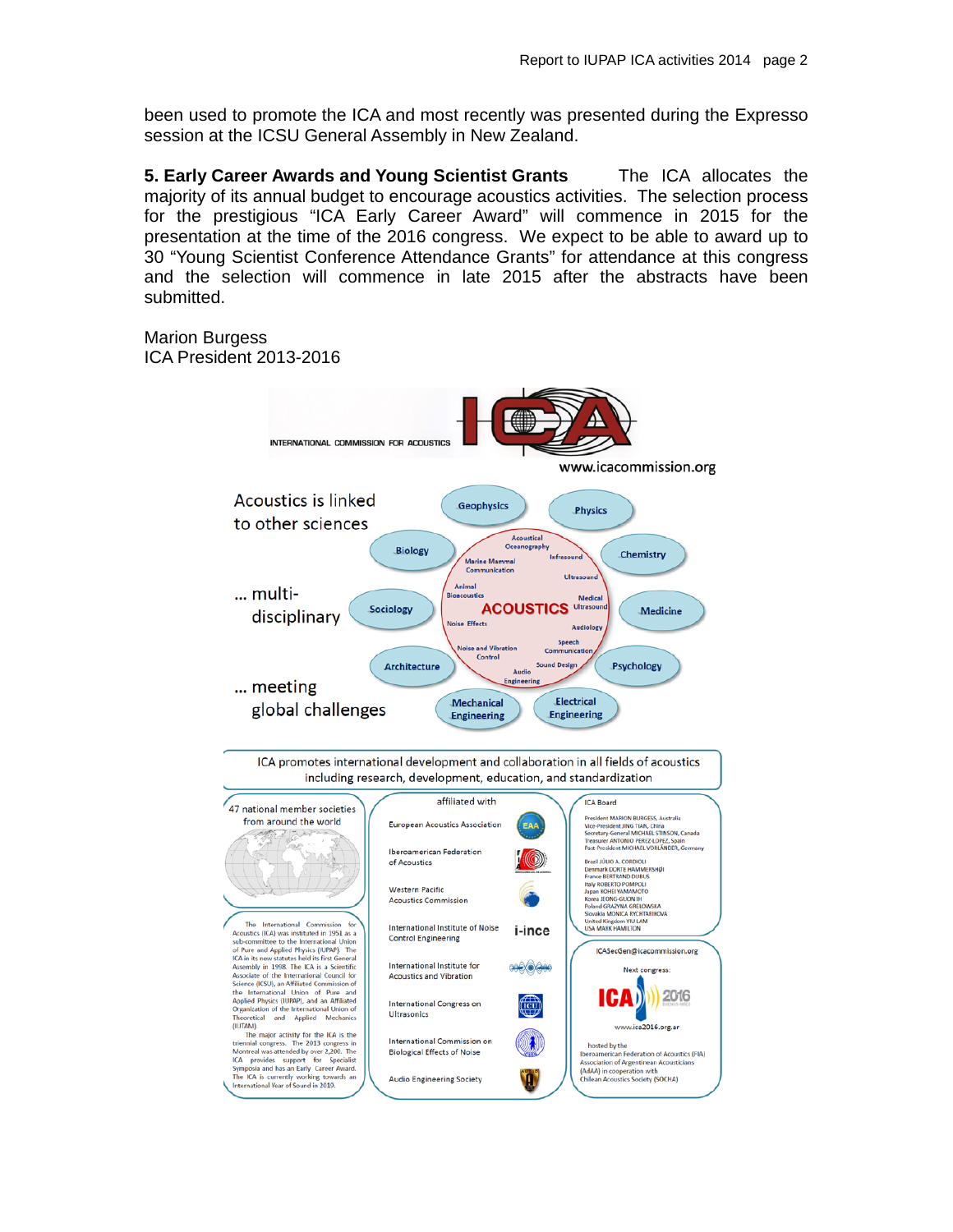# AC.4.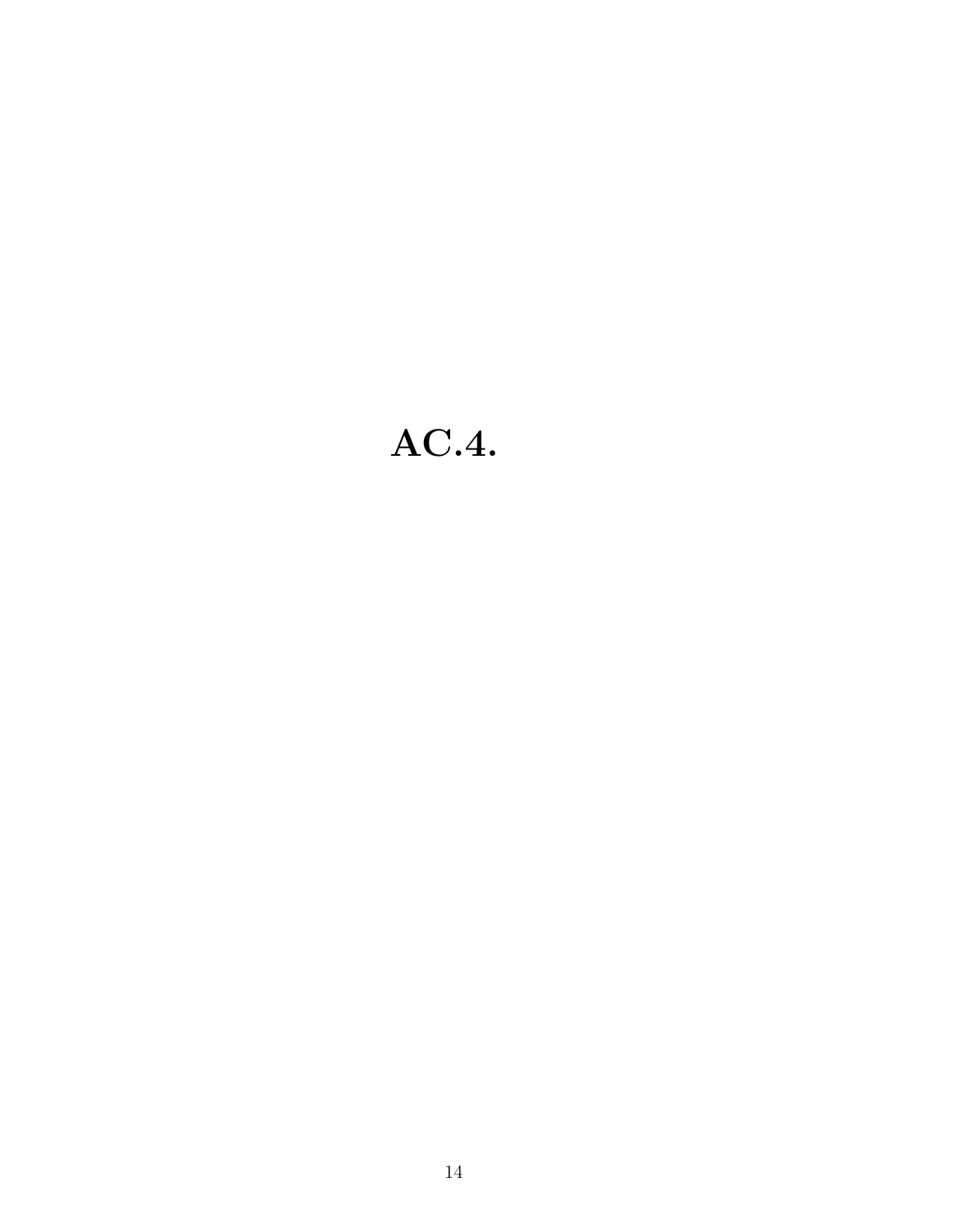



# **International Union of Pure and Applied Physics (IUPAP) Affiliated Commission AC4: Medical Physics [International Commission on Medical Physics Committee, IComMP]**

**Fridtjof Nüsslin, Chair**

#### **Report on Activities from Oct-2013 to Oct-2014**

#### **Background**

The International Organization for Medical Physics (IOMP) represents over near 20,000 medical physicists worldwide and has 84 national member organizations. The mission of IOMP is to advance medical physics practice worldwide by disseminating scientific and technical information, fostering the educational and professional development of medical physics and promoting the highest quality medical services for patients.

Medical Physics is a branch of Applied Physics that applies scientific principles, methods and techniques in practice and research for the prevention, diagnosis and treatment of human diseases with the specific goal of improving human health and well-being. The profession Medical Physicist has been recognized by the International Labor Organization (ILO) in 2010 as a professional group listed in the ILO classification system ISCO-08 under *'Physicists and Astronomers'*. To strengthen Medical Physics science within IOMP and to link IOMP to IUPAP the International Commission on Medical Physics (IComMP) has been established which has been approved as IUPAP Affiliated Commission AC4.

Objectives of AC4:

- (1) to promote medical physics in its scientific and professional aspects in the physics community by interaction with the IUPAP commissions,
- (2) to specifically link to the C6 commission "Biological Physics" ,
- (3) to apply for support of the ICMP congress series,
- (4) to participate in the IUPAP Young Scientist Award program

#### Mission of AC 4:

The mission of IOMP is to advance medical physics practice worldwide by disseminating scientific and technical information, fostering the educational and professional development of medical physicists, and promoting the highest quality medical services for patients.

#### **Membership of AC4**

IOMP Officers:

Kin Yin Cheung (President IOMP) Slavik Tabakov (Vice-President) Fridtjof Nüsslin (Past-President IOMP, Chair IComMP/AC-4) Madan Rehani (Secretary General IOMP) Anchali Krisanachinda (Treasurer)

IOMP Committee Chairs

Geoffrey Ibbott (Science, SC)

John Damilakis (Education & Training, ETC)

Raymond Wu (Professional Relations, PRC)

Tae Suk Suh (Publication, PC)

Associate Members from IUPAP Commissions:

Kenichi Yoshikawa (Chair C6, Biological Physics)

Paulo Murilo de Castro Oliveira (C13, Physics for Development)

Robert Lambourne (C14,Physics Education)

3 external scientists co-opted by IComMP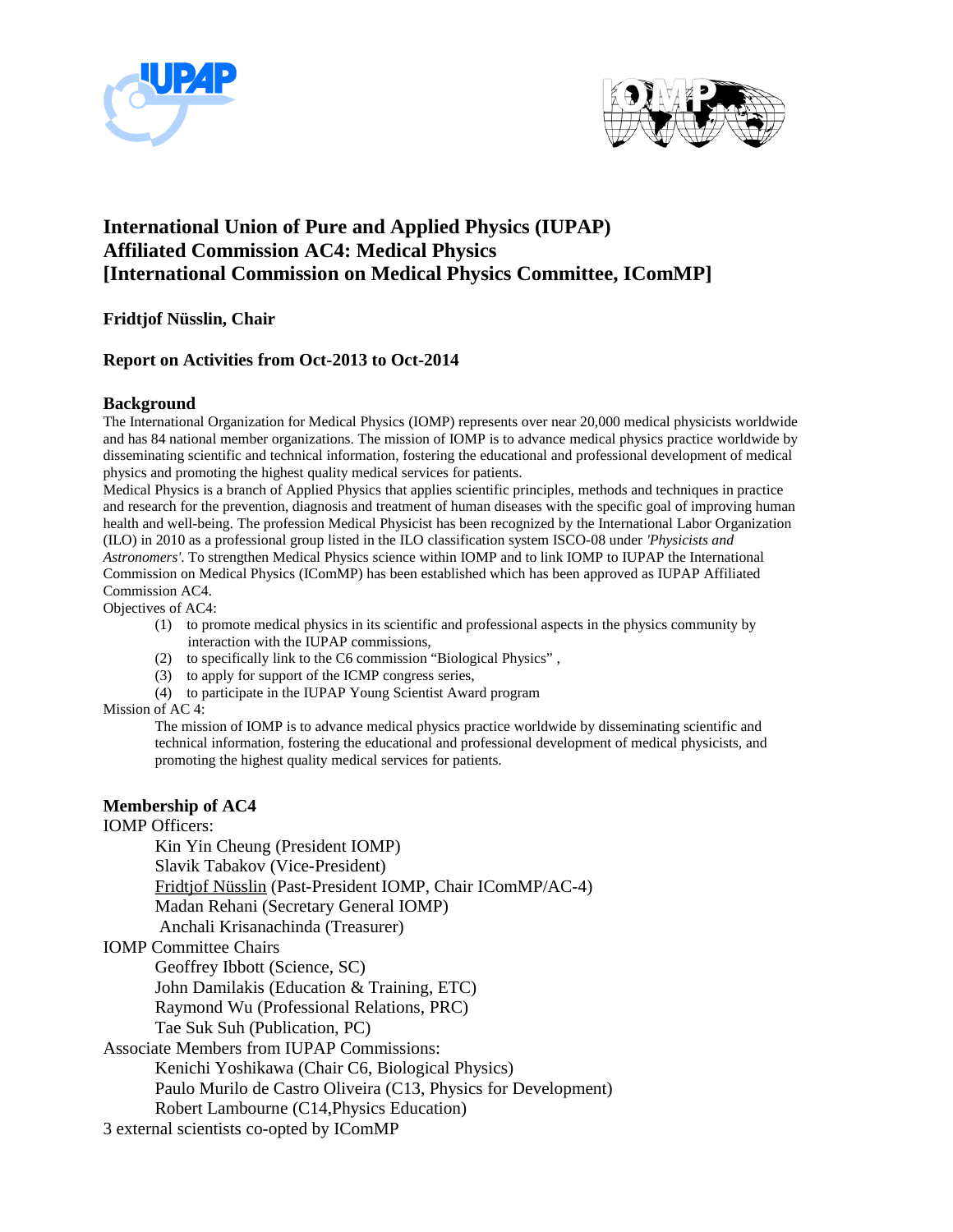#### **Selected Activities**

- *1. International Conference on Medical Physics (ICMP13):*
	- In remembrance of the foundation of the IOMP 50 years ago, the 20th International Conference on Medical Physics (ICMP2013) was hosted by the UK medical physics organization IPEM on behalf of IOMP in Brighton. Additional to several historic sessions the program covered the wide spectrum of medical physics science like imaging, radiotherapy, nuclear medicine, radiation measurement and protection, biomaterials, nanoparticles, ultrasound, laser, microscopy, modeling & simulation, instrumentation, and many more. This highly successful, four-day event was attended by 835 people and featured 312 international speakers, 212 posters and an exhibition.
- 2. Symposium on the Development of Medical Physics in Africa held in Brighton As an initial action of the long term project recently launched by the IOMP, a workshop on the current situation and limitations of Medical Physics in Africa has been organized jointly with the IOMP, IUPAP-AC4 and FAMPO (Reg.Organization of the IOMP in Africa). It was attended by about 60 delegates from 11 African countries (total 100 participants). Furthermore, the WHO and the IAEA were contributing. Based on the meeting papers and the panel discussion an action plan has been developed. The workshop was kindly supported by the IUPAP Congress Sponsoring Program, the funding was exclusively used for travel grants of delegates from Africa.
- *3. AC 4 meeting in Brighton:* An AC4-business meeting was held at the ICMP13 conference in Brighton and attended by 10 members.
- *4. Joint Symposium IUPAP AC 4 & C 6 in Brighton:* A very successful symposium crosslinking biological (C6) and medical physics (AC4) has been organized by the Chairs of both commissions (Y.Kenichi-C6, F.Nüsslin AC4). Under the title "*From Molecules to Life*" concepts and future joint research activities in both areas applied in diagnostics and therapy have been discussed.
- *5. Young Scientists Award 2012 & 2013* The winners of the IUPAP Young Scientist Prize, **Dr. Magdalena Stoeva**, Associate Professor in the Medical University, Plovdiv, Bulgaria, and **Dr. Ferdinand Schweser**, Research Associate in the Medical Physics Group at the Friedrich Schiller University, Jena, Germany, have been awarded in a short ceremony at the IOMP Reception event in Brighton. (Details of the awardees have been given in the last report).
- 6. *Young Scientist Award 2014: The call for nominations has been published (deadline 30<sup>th</sup>)* November 2014)
- *7. International Day of Medical Physics:*

For the first time the *International Day of Medical Physics* has been celebrated simultaneously in various countries around the world at the  $7<sup>th</sup>$  Novembre 2013 in remembrance of the birthday of Marie Sklodowska Curie (7.11.1867). Key events have been the ceremonies in Poland and in Paris, both historic locations linked to the life of Marie S. Curie. Several national and regional organizations of the IOMP are planning to organize this year again events, lectures, symposia mainly aiming to attract the science community at large and the public.

*8. Medical Physics International – New web IOMP Journal:* Following the first issue of *Medical Physics International*, the official Journal of IOMP, (Editors S.Tabakov & P.Sprawls) published in 2013, now the  $4<sup>th</sup>$  issue is available at http://mpijournal.org/content\_currentissue.aspx